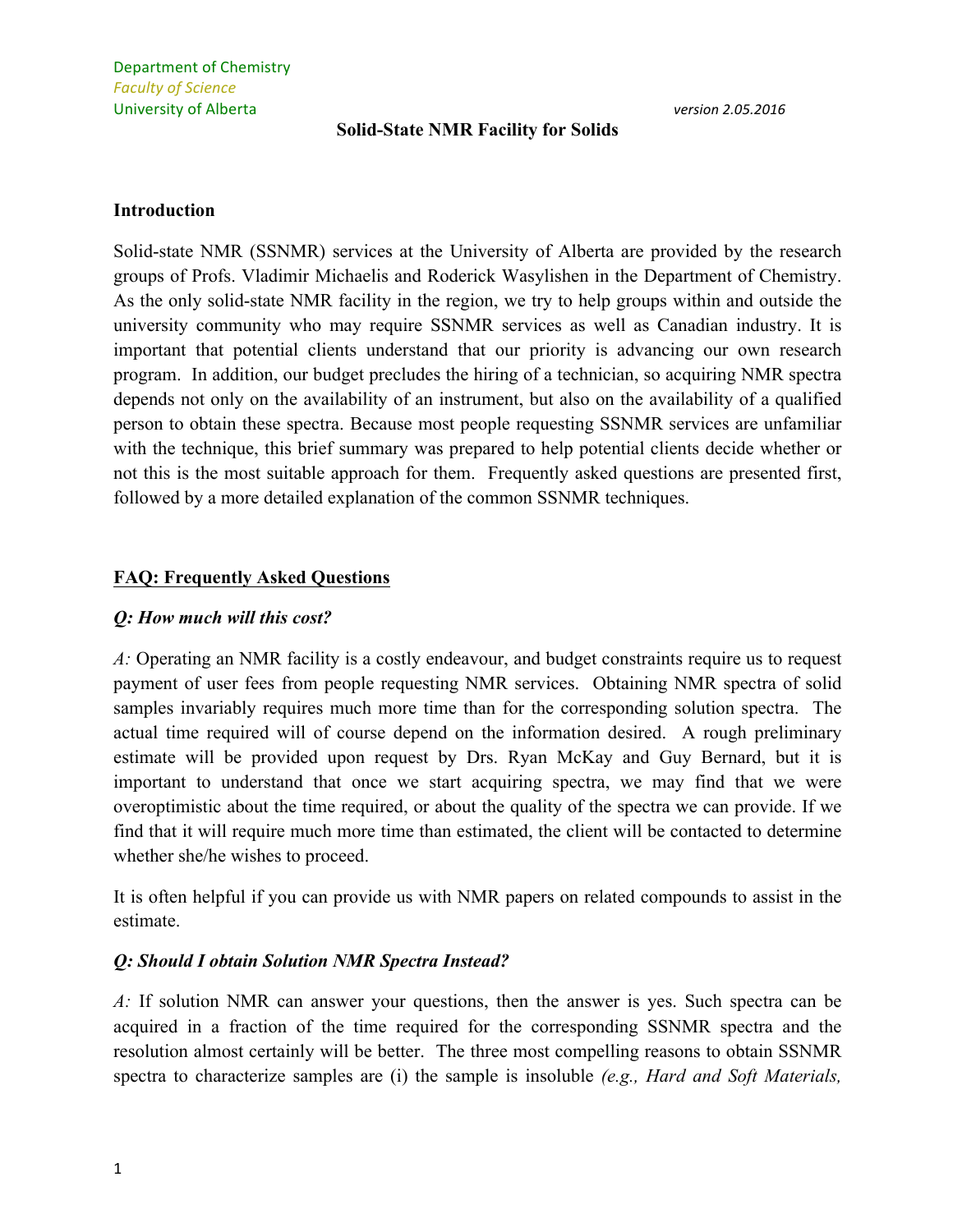Department of Chemistry *Faculty of Science* University of Alberta *version 2.05.2016 Minerals, Oxides, Inorganics, etc.),* (ii) the sample decomposes/changes in solution or (iii) it requires you to change the chemical environment to become soluble (e.g., surfactants, etc.).

# *Q: Will my spectra be quantitative?*

*A:* This can be done but usually involves longer acquisition times. Please see the discussion on the direct polarization technique below.

# *Q: Can you obtain 1 H SSNMR spectra for us?*

*A:* Yes we are able to obtain such spectra, they typically are broad and featureless in many solids, the characterization utility depends heavily on the particular sample of interest. It is often helpful if you can provide us with NMR papers on related compounds.

# *Q: What kind of signal-to-noise ratios can I expect?*

*A:* As for solution NMR, the S/N depends on the number of scans acquired for a given spectrum. Because one usually obtains broader peaks with SSNMR compared to solution NMR, the S/N will probably not be what solution NMR spectroscopists expect. Improvements can be achieved if more sample is provided (to a maximum of approximately 400 mg), and advanced techniques are applied. Please see the cross-polarization section below for further details.

# *Q: Can I operate the spectrometer?*

*A:* We are not a "walk-up" facility. Members of our groups have received extensive training in the use of the instrument and hence one of them will acquire the spectra.

# *Q:* **What we can and cannot do.**

*A:* Currently, we can obtain spectra for samples in the <sup>15</sup>N to <sup>31</sup>P range, with <sup>1</sup>H decoupling. However, obtaining spectra for quadrupolar nuclei is often time consuming. With further discussions of the need and feasibility with Profs. Michaelis and Wasylishen, SSNMR of lowgamma nuclei (*i.e.*, those below  $\binom{15}{1}$  may be possible.

There are of course hundreds of SSNMR techniques; a thorough description of these is beyond the scope of this summary. Most people requesting SSNMR services require one-dimensional SSNMR spectra to characterize their compounds; this usually can be accomplished either by direct polarization (DP), sometimes called Bloch decay, or by cross polarization (CP). These two techniques are discussed in more detail below. More advanced techniques can be undertaken, however may entail substantial operator time which will add to the final total cost.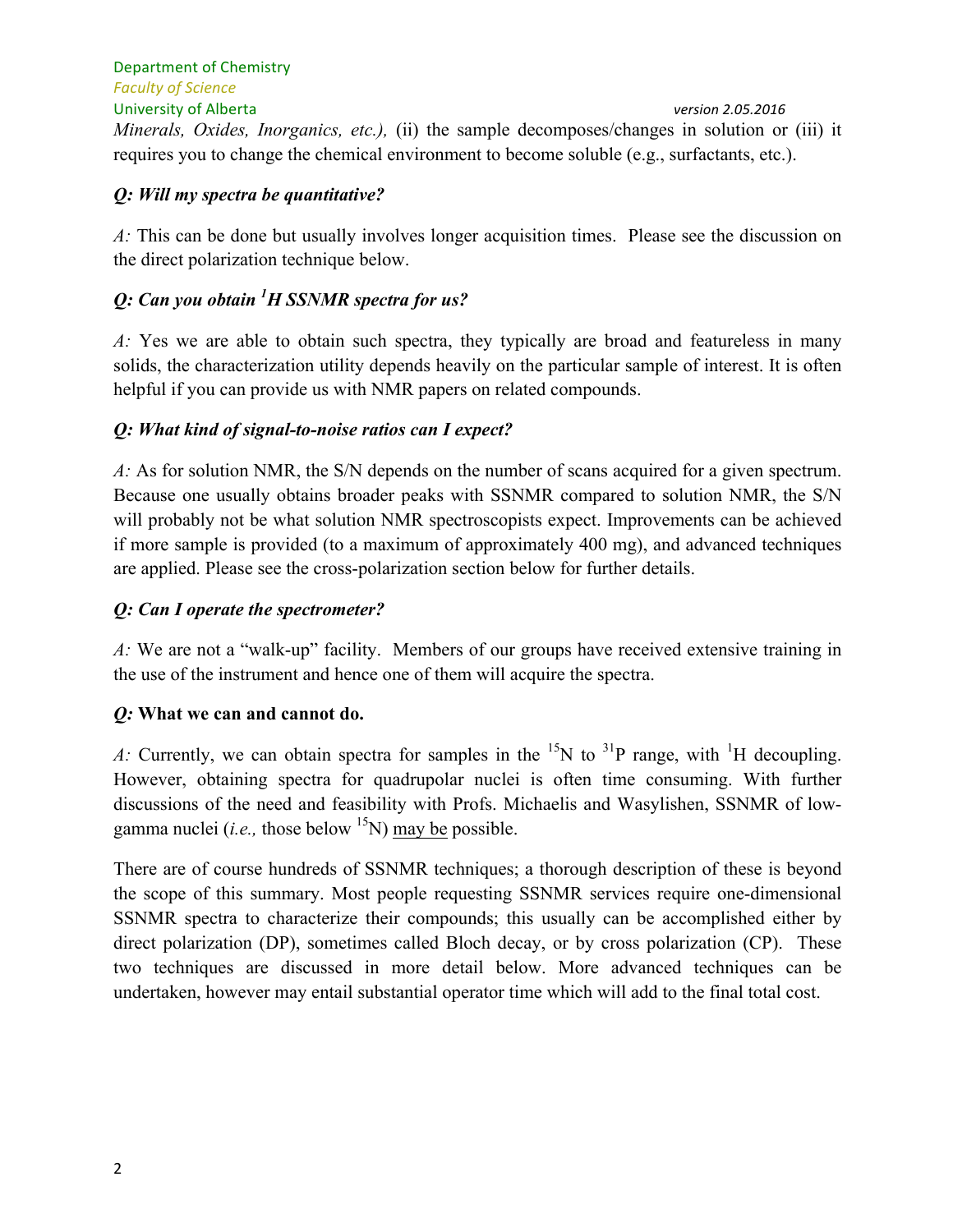Samples should be provided in clearly marked vials and labeled with the appropriate handling and safety documentation as per EHS. Spectra are usually acquired with the magic-angle spinning technique (see below). To achieve stable spinning and to obtain better resolution, the sample should be a fine powder. If not already a fine powder, the sample would ideally be crushed with an agate mortar and pestle. Please advise if this is not acceptable, and note that if the material is too uneven, we will not be able to spin the sample. Air-sensitive samples can be handled, though these must be packed in a glove box, increasing the time required to obtain the spectra. Of course, we should be able to advise you of any special handling techniques during consultation.

Samples should be stable, non-radioactive, non-explosive and non-magnetic. Note that in most cases, samples will be spun at a relatively high frequency during data acquisition. This can lead to significant sample heating, up to 30 °C above ambient temperatures at the highest spinning frequencies. Please keep this in mind when requesting NMR spectra of your samples, as variable temperature control or alternative probe options exist.

Generally, samples are returned after the data has been acquired (apart from minor losses during handling). However, in some cases, rotor "crashes" occur, leading to extensive damage to the probe and costly repairs. Fortunately this is a rare occurrence but it is important to understand that in such cases, the sample would not be recovered. To minimize the chances of crashes, we are unable to acquire spectra unless the sample distributes evenly within the rotor. In addition, we are unable to handle dangerous samples (*i.e.*, ones that will preclude safe decontamination of the probe in the event of a rotor crash). Non-spinning experiments may also be valuable or needed, these can be placed in rotors or modified glass sample holders.

The sample fill volumes range between 10 and 400 microliters, this equates to sample masses ranging from 10 to 400 mgs, heavily dependent on density, and composition. During consultation we can assist in identifying the proper probe and sample holder (rotor) for your experiment and address the sample volumes / masses required. Isotopic enrichment can also be essential depending on the particular problem needed to be addressed.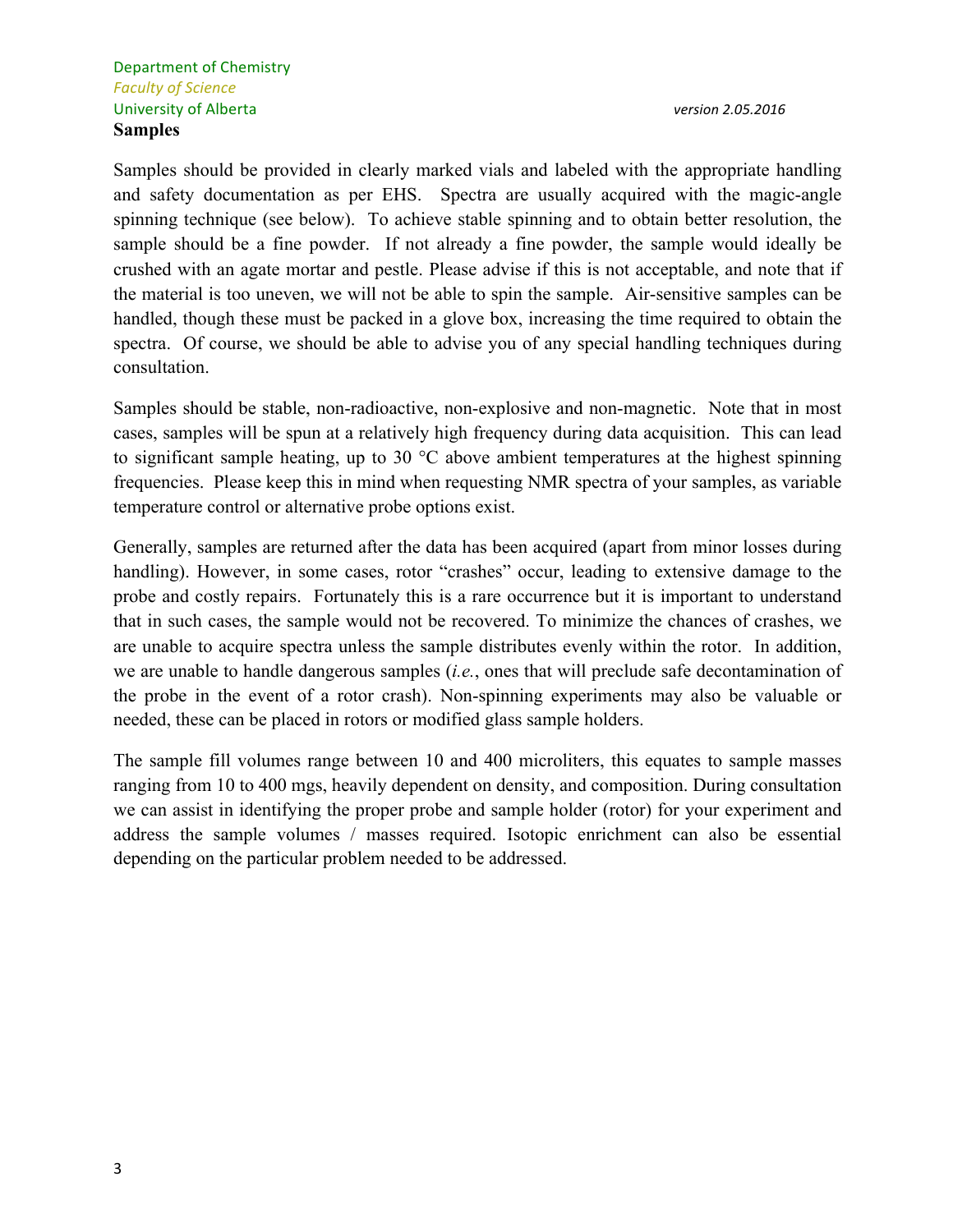Since we most frequently receive requests for  $^{13}$ C SSNMR spectra, the acquisition of such spectra is discussed, but the same concepts apply to other spin- $\frac{1}{2}$  nuclei, such as <sup>29</sup>Si and <sup>31</sup>P. In some cases, useful spectra of quadrupolar nuclei (e.g.,  ${}^{11}B$ ,  ${}^{27}A1$  and  ${}^{23}Na$ ) can be obtained using DP combined with magic angle spinning and  ${}^{1}H$  decoupling.

#### *Magic Angle Spinning*

In most cases, solid-state NMR spectra are obtained with the magic-angle spinning (MAS) technique (combined with CP or DP). By spinning a sample rapidly at the "magic angle", 54.74° relative to the applied magnetic field, "solution-like" spectra are obtained, although the actual resolution will probably not be as high as what is generally obtained for samples in solution. The actual resolution obtained depends on numerous factors; for example, crystalline samples will yield sharper NMR peaks, while an amorphous sample will yield broad peaks. Other factors that can lead to line broadening, even with magic angle spinning, are neighbouring spin-active nuclei such as  ${}^{31}P$  or  ${}^{19}F$  that we are unable to decouple, or quadrupolar broadening.

#### *Direct Polarization (DP)*

DP is the basic SSNMR technique. It entails directly irradiating the observe frequency and acquiring the NMR signal, usually with  $H$  decoupling. The benefit of this technique is that one may acquire quantitative spectra. However, in most cases, the process is very time consuming, because the relaxation times for most nuclei are very long. For example, for  $^{13}C$ , recycle delays of over 100 s per scan, with hundreds or thousands of scans required, are not uncommon. In addition, if the relaxation times of the nuclei are not known, additional experiments are required to ascertain that integrations are reliable. For example, if one obtained a  $^{13}$ C DP NMR spectrum with a 100 s recycle delay and observed an aromatic/aliphatic ratio of 2:1, we could not confidently assert that there are twice as many aromatic carbons unless we verified that the carbon nuclei at both sites are fully relaxed; typically this is accomplished by acquiring another spectrum with a different recycle delay.

#### *Cross Polarization*

The CP experiment entails the transfer of magnetization from (usually)  $\rm{^{1}H}$  to  $\rm{^{13}C}$ , then acquiring the NMR signal from the latter. There are two large benefits of the technique: the first is that one obtains an enhanced NMR signal equal to the ratio of the Larmor frequencies for the nuclei (a factor of  $\sim$  4 for <sup>13</sup>C), and, usually an even greater benefit, the recycle delay for CP is limited by the  ${}^{1}$ H relaxation time, which typically is much shorter than that for  ${}^{13}$ C. Hence, one can obtain useful  $^{13}$ C NMR spectra much more quickly. In addition,  $^{13}$ C from the background are not detected if CP is from <sup>1</sup>H. However, the magnetization transfer from <sup>1</sup>H to <sup>13</sup>C depends on factors which vary from nucleus to nucleus. **Thus, the technique is** *not* **quantitative**, although reliable chemical shift values are usually obtained. Experimental techniques have been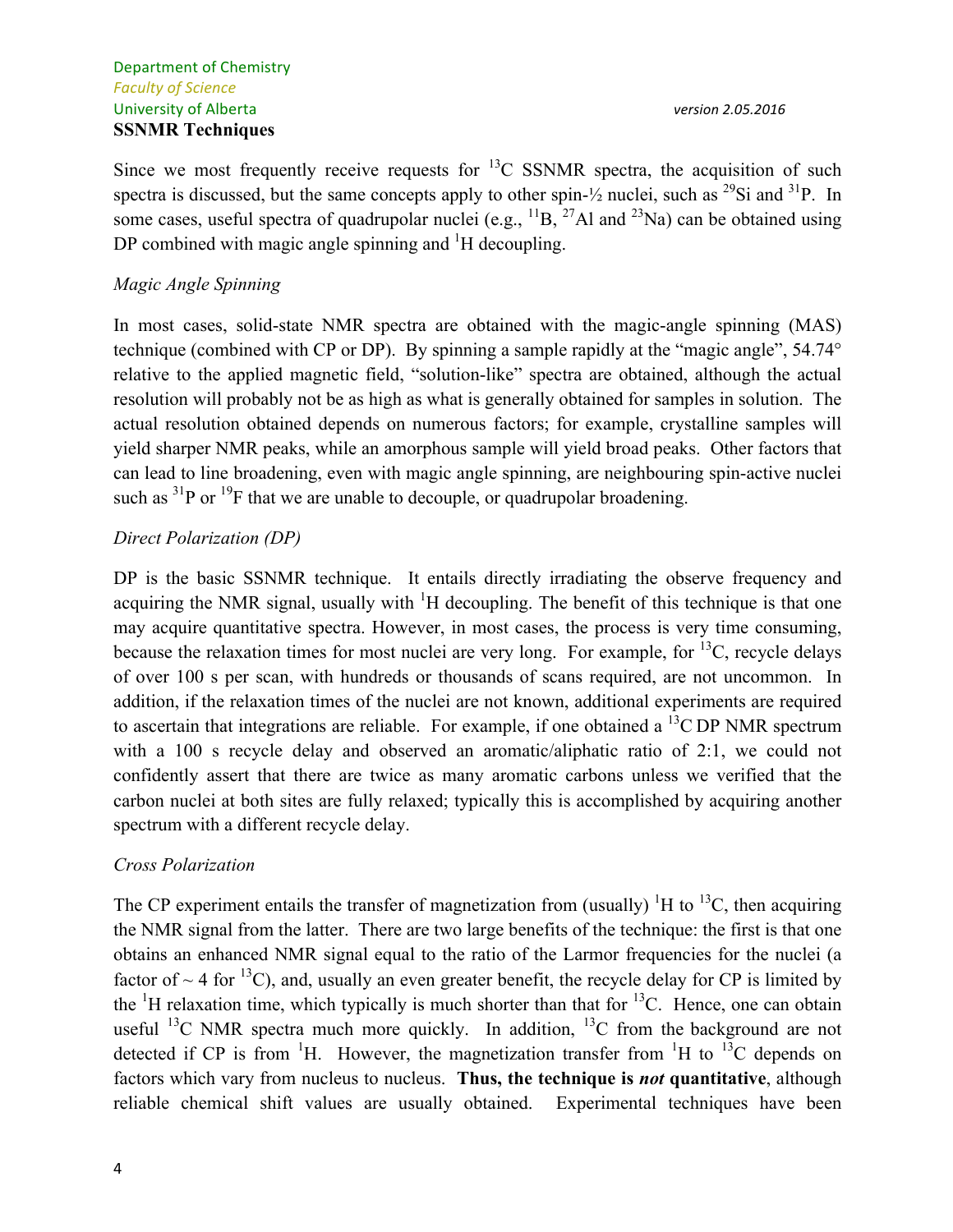#### Department of Chemistry *Faculty of Science* University of Alberta *version 2.05.2016*

developed to render such spectra quantitative, but these are only practical if one is doing a series of closely related samples. Although not quantitative, qualitative information about related samples can be obtained with CP. For example, if one obtains two SSNMR spectra with CP, one with a 2:1 aromatic/aliphatic peak intensity ratio and a second with a 1:1 ratio, we could confidently assert that the second sample has ½ the aromatic carbons, relative to the aliphatic carbons, when compared to the former sample, although we would not know the actual ratio. Note that this is only valid if the spectra being compared are for closely related samples.

# **Hardware**

Besides the NMR technique to be used, the other important decision when requesting NMR services is the hardware, discussed below.

# *NMR System*

Currently, there are three SSNMR spectrometers, operating at 11.75, 9.4 and 7.05 T  $(^1H)$ frequencies of 500, 400 and 300 MHz, respectively). Higher magnetic fields provide greater sensitivity and resolution, although depending on the dominating anisotropic interaction one may benefit from lower or multiple magnetic fields. This can be discussed further during consultation.

# *Probes*

Another important factor affecting the quality of the spectra and the time required to acquire these is the choice of NMR probe. Currently, the practical options for the 11.75 and 7.05 T systems are probes capable of spinning 4.0 or 7.0 mm rotors (*i.e*., the sample holders–the dimensions refer to the outside diameters of these rotors), while only the former is available for the 400 MHz system. The benefits of the 4.0 mm rotors are: samples can be spun faster (up to 14 kHz), yielding improved resolution and minimizing problems with spinning sidebands; spectra can be acquired with higher-power  ${}^{1}H$  decoupling, also improving the resolution; and the smaller diameter improves the sensitivity. However, the latter factor is offset by the fact that samples are restricted to approximately 100 mg. The 7.0 mm rotors hold approximately 400 mg of sample, thus allowing for improved sensitivity if sufficient sample is available. However, the maximum spinning is restricted to 5.0 kHz (7.05 T system) or 7 kHz (11.75 T system), resulting in reduced resolution and complications arising from spinning sidebands. Unfortunately, another problem with the 7.0 mm rotors is that they usually are difficult to spin, so acquiring such spectra may require more operator time. Because of the difficult spinning, it is impractical to acquire spectra unless sufficient sample is provided to fill the rotor (note that if it is acceptable, the rotor can be "filled out" with a sample that does not contain the nucleus of interest, such as KCl added to a sample submitted for  $^{13}$ C NMR analysis; please tell us if the sample is hydrated!). Finally, we also have a probe capable of high-frequency (35 kHz) spinning for the 11.75 T instrument, but